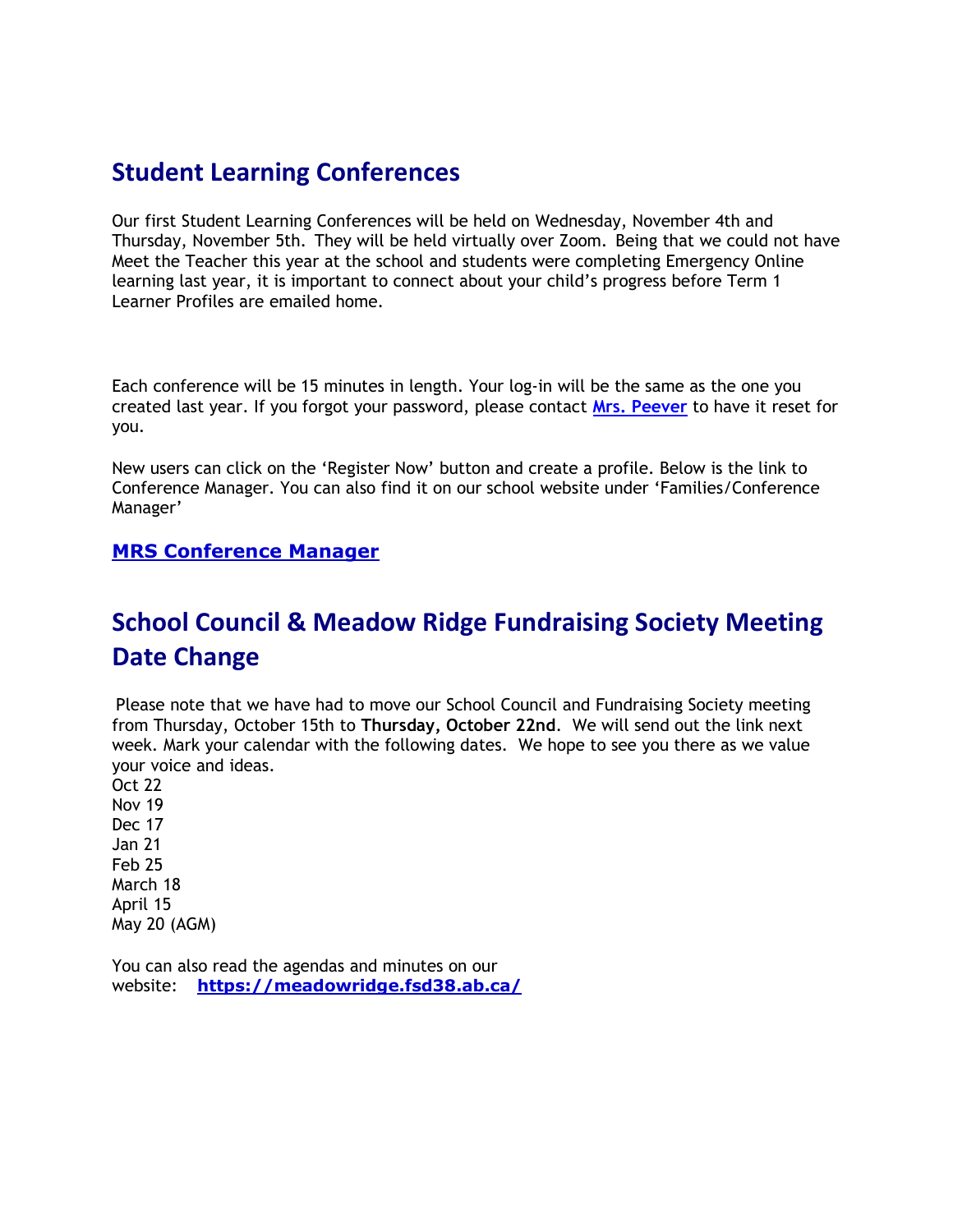## COVID Support

Confused about when your child should stay home and when they can come to school? Please refer to the **attached one pager** from AHS that makes it easier to understand. When in doubt, please feel free to call 811 for advice.

## Spirit Wear Online Ordering

You have just a couple more days to get any orders in! Our online store will close tomorrow (Friday, Oct. 16th at 11:59 pm.) Please see the Spirit Wear Flyer for the details. Orders will be delivered to the school in 4-5 weeks after the closing date.

You can purchase your items online in 3 easy steps:

1. Scan the QR code on the form or go online to https://meadowridgefall2020.itemorder.com

- 2. Choose your items and add them to your cart
- 3. Securely checkout with your credit card

### 2019/20 Yearbooks

Yearbooks celebrating 2019-2020 have come and are ready to purchase! Please send \$20 cash (exact amount) or cheque with the attached form completed to your homeroom teacher. You can download a copy of the order form **HERE**.

#### Upcoming Dates

Friday, Oct. 16<sup>th</sup> - Spirit Wear Online Ordering closes at 11:59 pm

Monday, Oct 19th - Lifetouch Photos Grades K, 8, 9

Tuesday, Oct 20th – Lifetouch Photos Grades K to 7

Thursday, Oct  $22^{nd}$  - School Council & Fundraising (6-8 pm)

Friday, Oct 30th – Professional Learning Day: NO SCHOOL